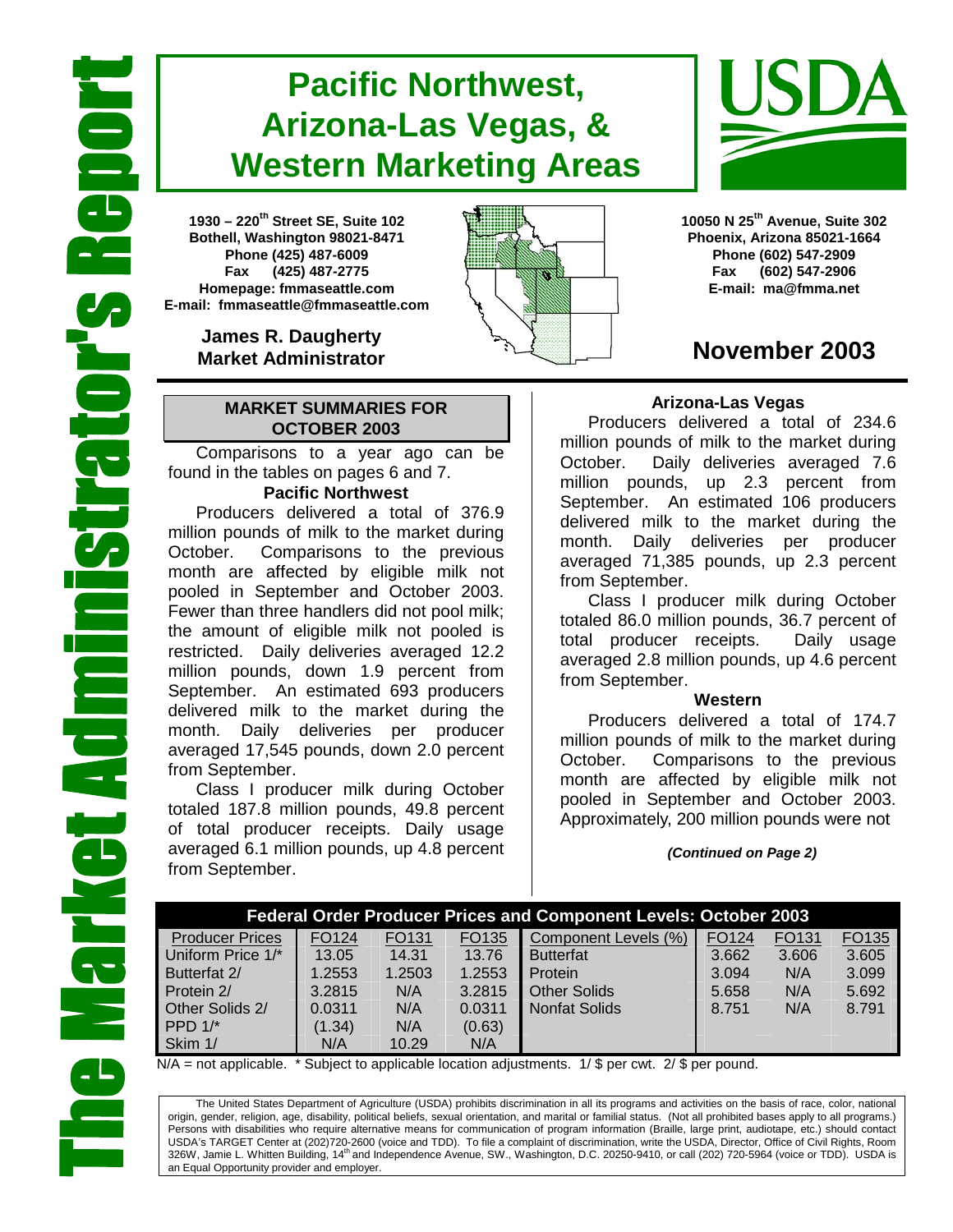#### **Market Administrator's Report Colume 28, Number 11 November 2003**

#### *(Continued From Page 1)*

pooled in October 2003. Daily deliveries-averaged 5.6 million pounds, up 0.6 percent from September. An estimated 527 producers delivered milk to the market during the month. Daily deliveries per producer averaged 10,695 pounds, up 0.6 percent from September.

Class I producer milk during October totaled 100.5 million pounds, 57.5 percent of total producer receipts. Daily usage averaged 3.2 million pounds, up 2.75 percent from September. ♦

#### **OCTOBER 2003 CLASS PRICES**

October 2003 non-advanced Class Prices were calculated using NASS commodity price surveys from October 4, 11, 18 and 25, 2003. Component prices for the month are \$3.2815 per pound of protein, \$1.2553 per pound of butterfat, \$0.0311 per pound of other solids, and \$0.6642 per pound of nonfat solids.

 October 2003 Class III and IV prices at 3.5% butterfat are \$14.39 and \$10.16 per hundredweight, respectively. The October Class III price compared to September is up \$0.09. The Class III price is \$3.67 higher than October 2002. The Class III price at 3.67% butterfat is \$4.69 above the support price of \$9.90 at 3.67% butterfat.

Class II butterfat was announced at \$1.2623 per pound. Class I skim and butterfat and Class II skim prices for October 2003 were announced on September 19, 2003. The Class II price at 3.5% butterfat is \$10.84 for October 2003 .

| <b>FINAL: NASS COMMODITY PRICES</b> |          |          |            |  |  |  |  |  |
|-------------------------------------|----------|----------|------------|--|--|--|--|--|
| September<br>October<br>Change      |          |          |            |  |  |  |  |  |
| Cheese*                             | \$1.5940 | \$1.5936 | $-$0.0004$ |  |  |  |  |  |
| <b>Butter</b>                       | \$1.1332 | \$1.1611 | \$0.0279   |  |  |  |  |  |
| Nonfat Dry Milk                     | \$0.8111 | \$0.8109 | $-$0.0002$ |  |  |  |  |  |
| Whey                                | \$0.1755 | \$0.1892 | \$0.0137   |  |  |  |  |  |

\* The weighted average of barrels plus 3 cents and blocks.

**Current Commodity Prices - -** The NASS survey of cheddar cheese prices showed an decrease in prices received for 40-pound blocks and 500-pound barrels. The survey of 40-pound blocks showed a decrease of 5.54 cents between the October 18 and the November 15 surveys, to \$1.5204 per pound. The survey of 500-pound barrels (**adjusted to 38% moisture**) showed a decrease of 10.10 cents to \$1.4701 per pound.

The NASS butter price showed a net increase of 4.28 cents between the weeks ending October 18 and November 15 from \$1.1501 per pound to \$1.1929 per pound.

The NASS nonfat dry milk showed a net increase of 0.90 cents since mid-October to \$0.8192 per pound. The average price for NASS whey showed an increase of 0.46 cents since mid-October to \$0.1937 per pound. ♦

#### **DECEMBER'S CLASS I PRICE ANNOUNCEMENT**

 On November 21, the December 2003 Class I price was announced at \$15.74 for the Pacific Northwest and Western Orders, and \$16.19 for the Arizona-Las Vegas Order. The Class I price was calculated using NASS commodity price surveys from the weeks of November 8 and 15.

 The December Class III and IV advance skim prices are \$9.70 and \$6.02 per hundredweight, respectively. The butterfat portion of the Class I mover increased 2.43 cents from \$1.2563 to \$1.2806 per pound.

 The December 2003 Class II skim and nonfat solids prices were also announced on November 21. The skim price is \$6.72 per hundredweight, and the nonfat solids price is \$0.7467 per pound for all Federal orders. ♦

| <b>ADVANCED: NASS COMMODITY PRICES FOR</b> | <b>CLASS I PRICE CALCULATIONS</b> |          |            |
|--------------------------------------------|-----------------------------------|----------|------------|
|                                            | November                          | December | Change     |
| Cheese*                                    | \$1.5921                          | \$1.5331 | $-$0.0590$ |
| <b>Butter</b>                              | \$1.1619                          | \$1.1822 | \$0.0203   |
| Nonfat Dry Milk                            | \$0.8117                          | \$0.8153 | \$0.0036   |
| Whey                                       | \$0.1877                          | \$0.1947 | \$0.0070   |

\* The weighted average of barrels plus 3 cents and blocks.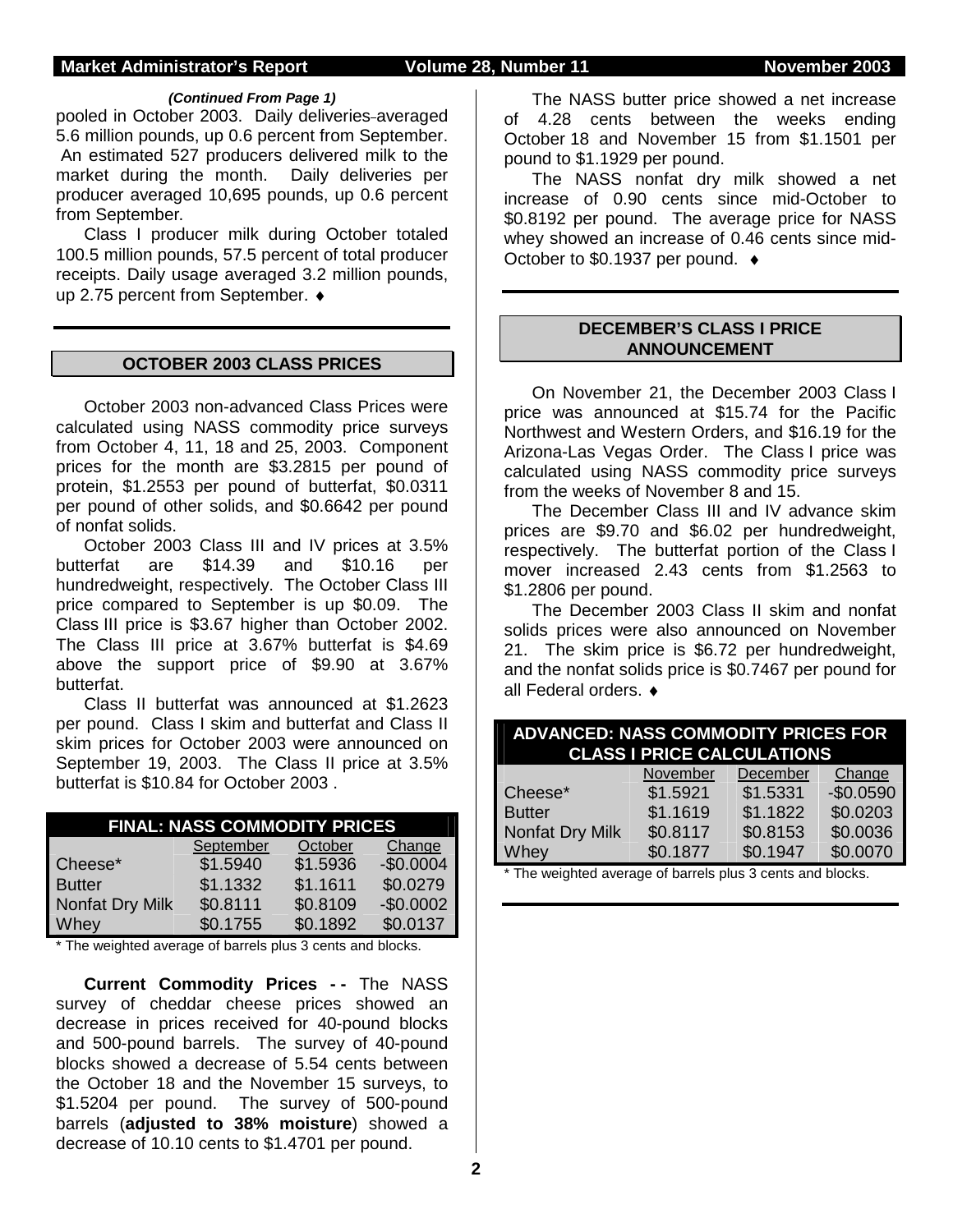



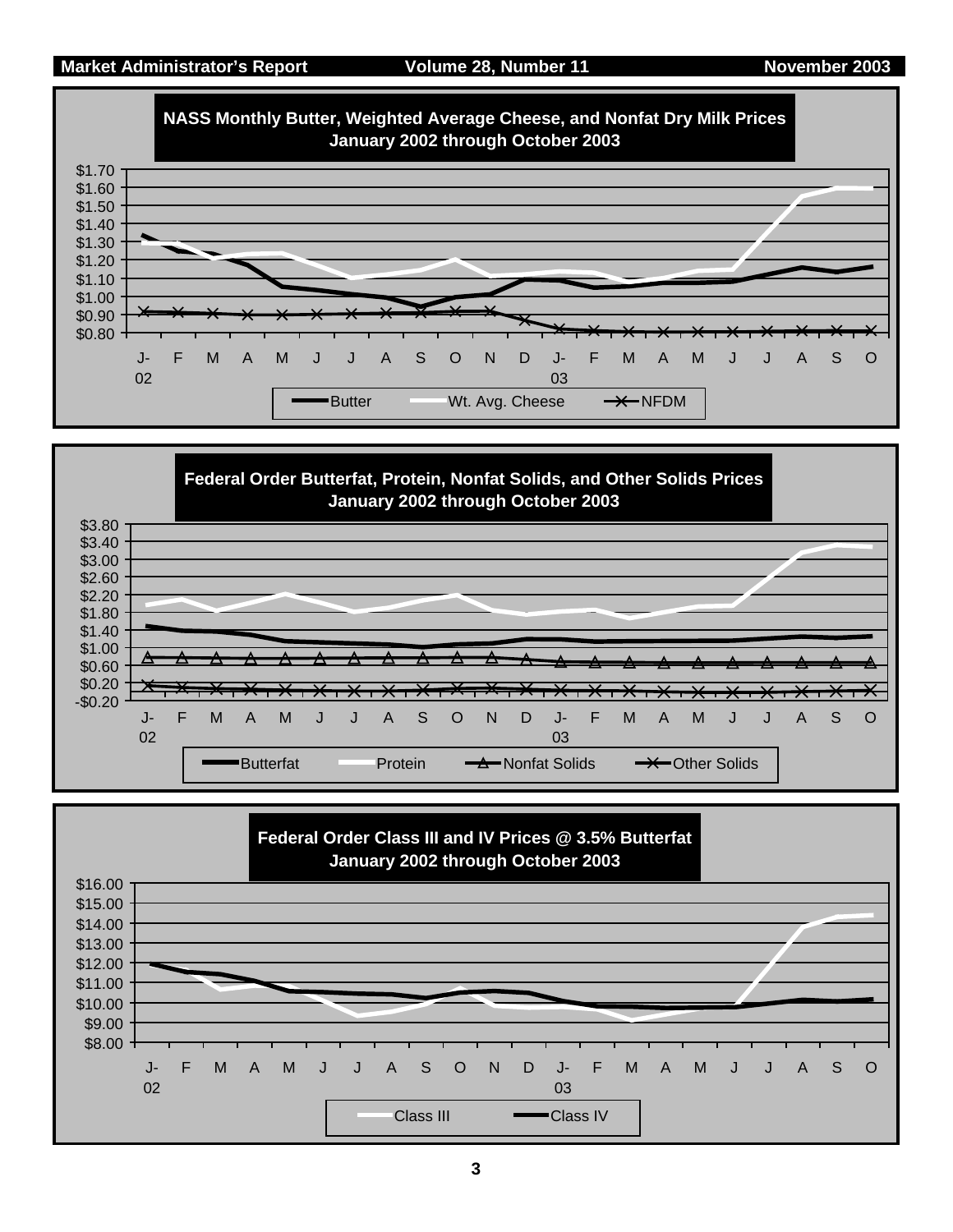#### **USDA ISSUES REFERENDUM ORDER AND EXTENDS COMMENT DEADLINE FOR WESTERN MILK MARKETING ORDER**

On October 31, 2003, the U.S. Department of Agriculture announced that a referendum will be conducted for the purpose of determining producer approval of the Western Milk Marketing Order, as amended in the August 8 Tentative Final Decision. Additionally, USDA is extending the deadline for filing comments to that decision as it pertains to the Western Order to April 1, 2004.

The August 8, 2003, Tentative Final Decision amended pooling provisions of the Western Order. Determination of producer approval of the order, by a polling of cooperatives, could not be ascertained so a referendum must be held.

James R. Daugherty has been designated the referendum agent. The referendum order and extension of the comment period appears in the October 31<sup>st</sup> Federal Register. The referendum shall be completed on or before December 1, 2003. For additional information about the decision and the conduct of this referendum contact: James R. Daugherty, Pacific Northwest, Arizona-Las Vegas, and Western Market Administrator; USDA/AMS/Dairy Programs: 1930 - 220<sup>th</sup> Street, S.E., Suite 102, Bothell, Washington 98021-8471; Tel. (425) 487-6009; email fmmaseattle@fmmaseattle.com. ♦

### **USDA SEEKS NOMINATIONS FOR NATIONAL FLUID MILK BOARD**

The U.S. Department of Agriculture is asking dairy processors and other interested parties to nominate candidates for the National Fluid Milk Processor Promotion Board.

The Secretary of Agriculture will appoint seven individuals from those nominated to succeed members whose terms expire June 30, 2004. Newly appointed or reappointed members will serve 3-year terms from July 1, 2004, through June 30, 2007.

The National Fluid Milk Processor Promotion Board was established by the Fluid Milk Promotion Act of 1990 to develop and administer a coordinated program of advertising and education to promote fluid milk products. Of the board's 20 members, 15 represent geographic regions and 5 are at-large members. The at-large members must

include at least three fluid milk processors and at least one member of the general public. Currently, there are two members of the general public serving on the board.

The national fluid milk program is financed by a mandatory 20-cent per hundredweight assessment on fluid milk processors who process and market more than 3,000,000 pounds of fluid milk products per month in the contiguous 48 States and the District of Columbia, excluding those fluid milk products delivered to the residence of a consumer.

USDA will accept nominations for board representation in five geographic regions and for two at-large positions. Nominees must be active owners or employees of a fluid milk processor for all regional positions and at least one at-large position. The other at-large position may be filled by a member of the general public. The geographic regions are: Region 1 (Connecticut, Maine, Massachusetts, New Hampshire, Rhode Island, and Vermont); Region 4 (Georgia, North Carolina, and South Carolina); Region 7 (Michigan, Minnesota, North Dakota, South Dakota, and Wisconsin); Region 10 (Texas); and Region 13 (Idaho, Montana, Oregon, Washington, and Wyoming). No fluid milk processor shall be represented on the board by more than three members.

Fluid milk processors and interested parties may submit nominations for regions in which they are located or market fluid milk and for at-large members.

To nominate an individual, please submit completed nomination and background forms for each nominee by December 5, 2003. Forms should be sent to: Promotion and Research Branch, Dairy Programs, AMS, MRP, USDA, 1400 Independence Ave., S.W., Stop 0233, Room 2958-S, Washington, D.C. 20250-0233. To obtain forms or additional information, call (202) 720-6909. Blank forms are available on the Dairy Promotion and Research Branch's website at http://www.ams.usda.gov/dairy/ dairyrp.htm. ♦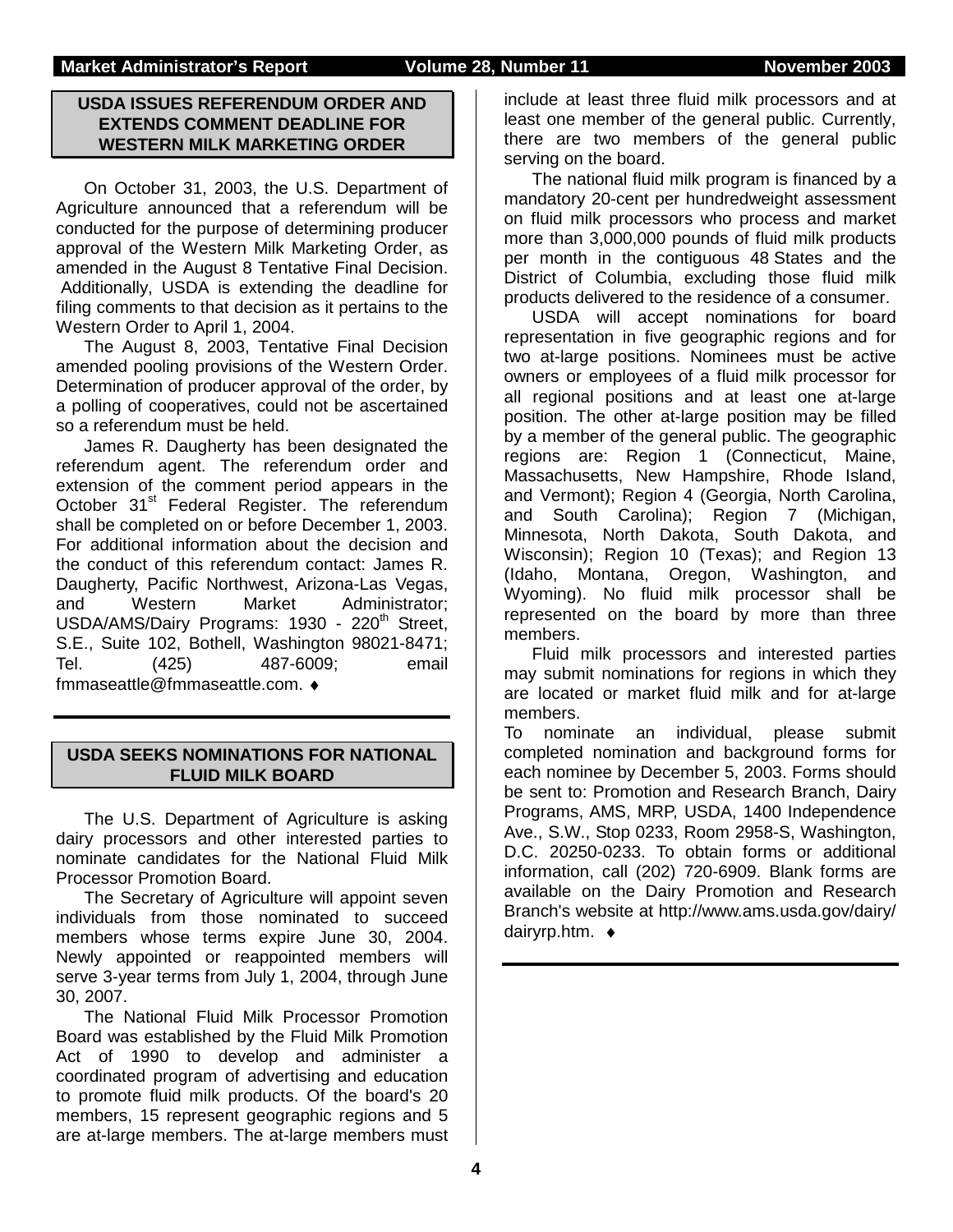#### **Market Administrator's Report Colume 28, Number 11 November 2003**

### **DAIRY SITUATION AND OUTLOOK**

**Update:** Since the publication of this outlook cheese prices have declined. See Current Commodity Prices on page 2.

#### **Milk Supply Not Enough to Erode Cheese Prices**

Moderately strong cheese sales and tight supplies of milk for manufacturing have allowed cheese prices to hold, despite a major diversion of milk from butter-powder production into cheese. Wholesale Cheddar cheese prices have been largely unchanged since late July. Cheese prices may remain near current levels until milk production picks up seasonally in a few weeks. However, an early seasonal price peak still seems likely unless sales accelerate.

August milk per cow failed to sustain the apparent recovery of June and July. In the 20 major States, output per cow fell from a July increase of 0.8 percent from a year earlier to an August drop of 0.4 percent. However, year-to-year changes were very misleading because of last year's erratic growth in milk per cow. August 2002 was marked by the near-complete absence of normal summer heat stress. Compared with the 5 year average milk per cow, this year's output grew at an annual rate of about 1.2 percent in June, July, and August. Even so, milk per cow remained relatively weak, and a solid recovery is not yet apparent.

The weak milk per cow, slipping milk cow numbers, and larger apparent use of milk in other foods left supplies of milk for manufacturing substantially below a year earlier, particularly in August. Butter and nonfat dry milk production fell sharply in July-August as a much larger share of the smaller milk supplies moved into cheese. Even so, July-August output of American cheese varieties was about 1 percent below a year earlier while production of other kinds rose only slightly. With cheese sales rising 3 percent from a year earlier and stocks moderate, this cheese production was insufficient to ease tight cheese markets. Market conditions in September may well have been similar.

Milk production this autumn is expected to grow slightly from a year earlier as well as impending seasonal rises. With cheese claiming the lion's share of available milk supplies, Cheddar cheese production is projected to move above year-earlier levels—putting considerable pressure on cheese prices.

In early October, manufacturers' stocks of nonfat dry milk were revised for all of 2002 and the first 7 months of 2003. The revisions showed a fairly consistent 20 to 35 million pounds less in stocks than originally published. As well as significantly altering the levels of the powder and milk equivalent, skim solids basis stocks data, the revisions may help explain some unusual patterns that had first appeared in the second half of 1999. However, the impact on the outlook for the rest of 2003 and 2004 is minor. The major implication of the data correction is that prices might be expected to respond more quickly to tighter-than-expected conditions than would have seemed likely before the revisions. ♦

Source: Livestock, Dairy, & Poultry Outlook/LDP-M-112/ October 17,2003.

|                   | <b>Milk Production</b><br>October 2002 - 2003 |         |          |
|-------------------|-----------------------------------------------|---------|----------|
|                   | 2002                                          | 2003 1/ | % Change |
|                   | - - million pounds -                          |         |          |
|                   |                                               |         |          |
| <b>Arizona</b>    | 263                                           | 269     | 2.3%     |
| California        | 2,929                                         | 2,910   | $-0.6%$  |
| Florida           | 163                                           | 151     | $-7.4%$  |
| <b>Idaho</b>      | 688                                           | 752     | 9.3%     |
| Illinois          | 164                                           | 157     | $-4.3%$  |
| Indiana           | 211                                           | 215     | 1.9%     |
| Iowa              | 308                                           | 301     | $-2.3%$  |
| Kentucky          | 123                                           | 113     | $-8.1%$  |
| Michigan          | 495                                           | 502     | 1.4%     |
| Minnesota         | 667                                           | 663     | $-0.6%$  |
| Missouri          | 152                                           | 151     | $-0.7%$  |
| <b>New Mexico</b> | 534                                           | 555     | 3.9%     |
| <b>New York</b>   | 1,004                                         | 968     | $-3.6\%$ |
| Ohio              | 369                                           | 368     | $-0.3%$  |
| Oregon 2/         | N/A                                           | N/A     | N/A      |
| Pennsylvania      | 884                                           | 818     | $-7.5%$  |
| Texas             | 419                                           | 451     | 7.6%     |
| Utah 2/           | N/A                                           | N/A     | N/A      |
| Vermont           | 218                                           | 213     | $-2.3%$  |
| Virginia          | 150                                           | 135     | $-10.0%$ |
| Washington        | 462                                           | 460     | $-0.4%$  |
| Wisconsin         | 1,788                                         | 1,813   | 1.4%     |
| 20 States 3/      | 11,991                                        | 11,965  | $-0.2%$  |
| U.S.              | 13,866                                        | 13,783  | $-0.6\%$ |

1/ October 2003 is preliminary. 2/ Data for Oregon and Utah is published quarterly. 3/ 20 States do not include Oregon and Utah. N/A = not available. Source: National Agricultural Statistics Service.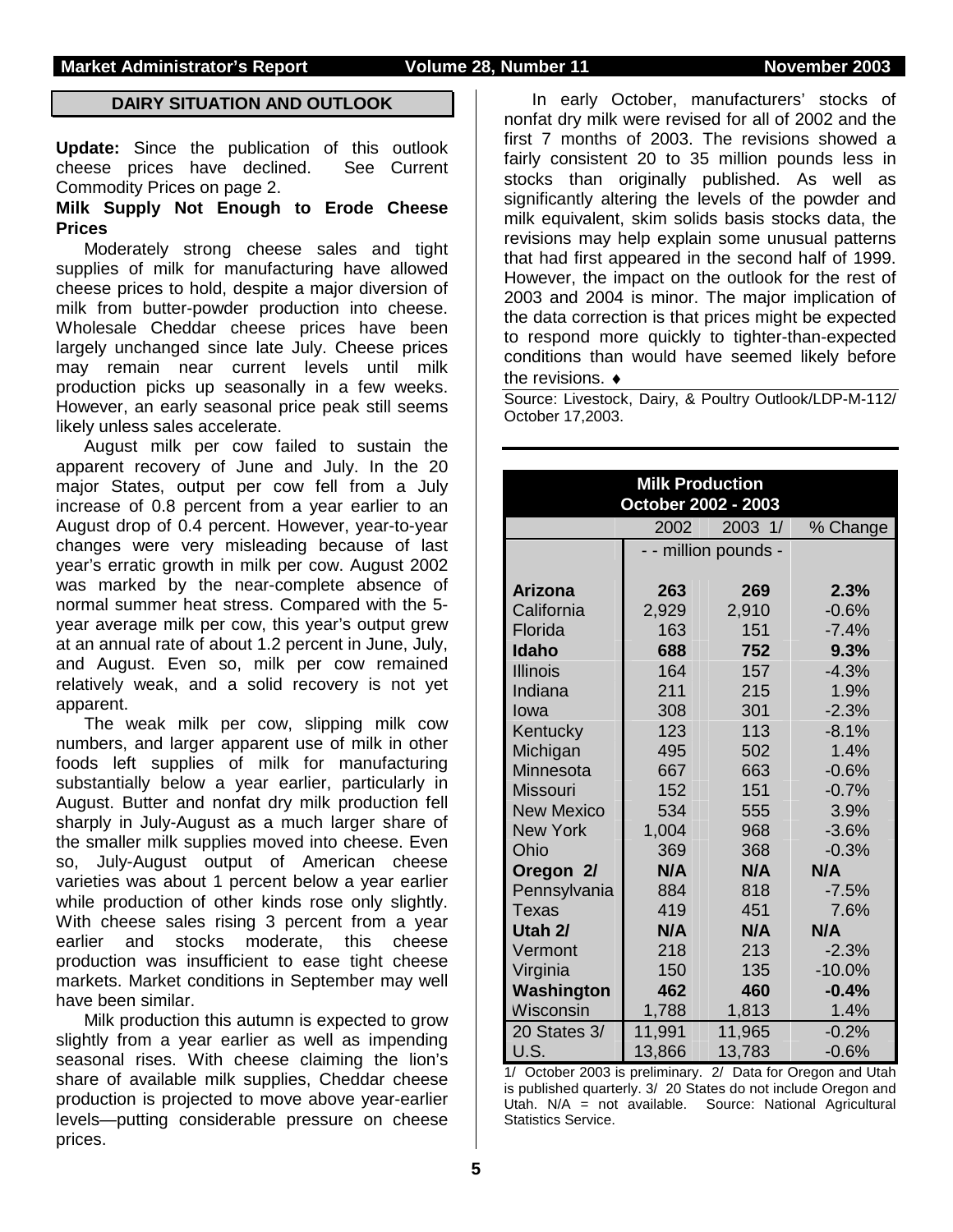# **M O N T H L Y S E L E C T E D S T A T I S T I C S**

|                                                                                  | <b>PACIFIC NORTHWEST</b> |               |             | <b>WESTERN</b>                  |            |                | <b>ARIZONA-LAS VEGAS</b> |             |             |
|----------------------------------------------------------------------------------|--------------------------|---------------|-------------|---------------------------------|------------|----------------|--------------------------|-------------|-------------|
| Minimum Class Prices (3.5% B.F.)                                                 | Oct 2003                 | Sep 2003      | Oct 2002    | Oct 2003                        | Sep 2003   | Oct 2002       | Oct 2003                 | Sep 2003    | Oct 2002    |
| Class I Milk (\$/cwt.)<br><b>The Community</b>                                   | \$16.17                  | \$15.61       | \$12.05     | \$16.17                         | \$15.61    | \$12.05        | \$16.62                  | \$16.06     | \$12.50     |
| Class II Milk (\$/cwt.)<br>and a share                                           | 10.84                    | 10.76         | 11.12       | 10.84                           | 10.76      | 11.12          | 10.84                    | 10.76       | 11.12       |
| Class III Milk (\$/cwt.)<br><b>Service</b>                                       | 14.39                    | 14.30         | 10.72       | 14.39                           | 14.30      | 10.72          | 14.39                    | 14.30       | 10.72       |
| Class IV Milk (\$/cwt.)<br>$\mathcal{L}$ , and $\mathcal{L}$ , and $\mathcal{L}$ | 10.16                    | 10.05         | 10.50       | 10.16                           | 10.05      | 10.50          | 10.16                    | 10.05       | 10.50       |
| <b>Producer Prices</b>                                                           |                          |               |             |                                 |            |                |                          |             |             |
| Producer Price Differential (\$/cwt.)                                            | \$(1.34)                 | \$(1.76)      | \$0.22      | \$(0.63)                        | \$(0.90)   | \$0.29         | $+$                      | $+$         | $\ddot{}$   |
| Butterfat (\$/pound)<br>$\mathbb{Z}^2$ . The set of $\mathbb{Z}^2$               | 1.2553                   | 1.2218        | 1.0726      | 1.2553                          | 1.2218     | 1.0726         | $+$                      | $+$         | $+$         |
| Protein (\$/pound)<br>and a straight                                             | 3.2815                   | 3.3180        | 2.1839      | 3.2815                          | 3.3180     | 2.1839         | $+$                      |             | $+$         |
| Other Solids (\$/pound)<br>and a series                                          | 0.0311                   | 0.0170        | 0.0755      | 0.0311                          | 0.0170     | 0.0755         | $+$                      |             |             |
| Uniform Skim Price (\$/cwt.)<br>$\sim$ $\sim$ $\sim$                             | $+$                      | $+$           | $+$         | $+$                             | $+$        | $+$            | 10.29                    | 9.98        | 7.94        |
| Uniform Butterfat Price (\$/pound)                                               | $+$                      | $+$           | $+$         | $+$                             | $+$        | $+$            | 1.2503                   | 1.2431      | 1.0626      |
| Statistical Uniform Price (\$/cwt.)                                              | \$13.05                  | \$12.54       | \$10.94     | \$13.76                         | \$13.40    | \$11.01        | \$14.31                  | \$13.98     | \$11.38     |
| <b>Producer Data</b>                                                             |                          |               |             |                                 |            |                |                          |             |             |
| Number of Producers<br>and a state of                                            | 693 *                    | 692           | 983         | 527 *                           | 527        | 795            | $106*$                   | 106         | 109         |
| Avg. Daily Production (lbs.)<br><b>Contractor</b>                                | 17.545 *                 | 17,904        | 21,599      | 10,695 *                        | 10,630     | 19,077         | 71,385 *                 | 69,816      | 71,117      |
| <b>Number of Handlers</b>                                                        |                          |               |             |                                 |            |                |                          |             |             |
| Pool Handlers<br>and a straight and                                              | 26                       | 26            | 26          | 17                              | 17         | 16             | 6                        | 6           |             |
| Producer-Handlers<br>and the company                                             | $8 *$                    | 8             | 9           | $5*$                            | 5          | $\overline{7}$ | $2*$                     | 2           |             |
| Other Plants w/ Class I Use<br>$\sim 100$                                        | $18*$                    | 18            | 18          | $20*$                           | 20         | 20             | $33*$                    | 33          | 29          |
| <b>Producer Milk Ratios</b>                                                      |                          |               |             |                                 |            |                |                          |             |             |
| Class I<br>.                                                                     | 49.84%                   | 46.67%        | 28.68%      | 57.54%                          | 56.33%     | 20.09%         | 36.67%                   | 35.82%      | 35.73%      |
| Class II<br>.                                                                    | 8.25%                    | 8.55%         | 5.01%       | 17.63%                          | 14.99%     | 6.58%          | 8.24%                    | 10.16%      | 4.66%       |
| Class III<br>.                                                                   | 0.92%                    | 0.79%         | 36.57%      | 2.19%                           | 2.43%      | 48.44%         | 39.53%                   | 40.79%      | 38.91%      |
| Class IV<br>.                                                                    | 40.99%                   | 43.99%        | 29.74%      | 22.64%                          | 26.25%     | 24.89%         | 15.56%                   | 13.23%      | 20.70%      |
|                                                                                  |                          |               |             |                                 |            |                |                          |             |             |
| + Not Applicable. * Preliminary.                                                 |                          |               |             |                                 |            |                |                          |             |             |
|                                                                                  |                          |               |             | MONTHLY SUPPLEMENTAL STATISTICS |            |                |                          |             |             |
| <b>Producer-Handler Data</b>                                                     | Sep 2003                 | Aug 2003      | Sep 2002    | Sep 2003                        | Aug 2003   | Sep 2002       | Sep 2003                 | Aug 2003    | Sep 2002    |
| Production                                                                       | 23,460,789               | 23,501,745    | 23,550,178  | 2,280,864                       | 2,367,570  | 2,587,659      | R                        | R           |             |
| Class I Use<br>and a straight and a                                              | 20,668,249               | 17,938,642    | 18,325,705  | 1,662,640                       | 1,417,161  | 1,816,528      | $\mathsf{R}$             | R           |             |
| % Class I Use                                                                    | 88.10%                   | 76.33%        | 77.82%      | 72.90%                          | 59.86%     | 70.20%         | R                        | R.          |             |
| <b>Class I Route Disposition In Area</b>                                         |                          |               |             |                                 |            |                |                          |             |             |
| By Pool Plants<br>and a straight and                                             | 152,167,356              | 154,626,293   | 158,636,202 | 68,865,422                      | 68,016,795 | 68,726,155     | 76,392,727               | 74,969,209  | 73,437,561  |
| By Producer-Handlers<br><b>Contractor</b>                                        | 20,193,661               | 17,966,567    | 18,139,990  | 1,640,390                       | 1,447,751  | 1,805,063      | 1/                       | 1/          |             |
| By Other Plants<br>and a straight and the                                        | 5,442,966 *              | 2,578,675     | 2,114,040   | 3,793,867 *                     | 3,802,352  | 3,584,614      | 31,501,355 *             | 33,730,610  | 29,012,132  |
| Total                                                                            | 177,803,983              | 175, 171, 535 | 178,890,232 | 74,299,679                      | 73,266,898 | 74,115,832     | 107,894,082              | 108,699,819 | 102,449,693 |

**Preliminary.** The restricted of  $R =$  Restricted. Not included. 1/ Restricted. Included with other plants.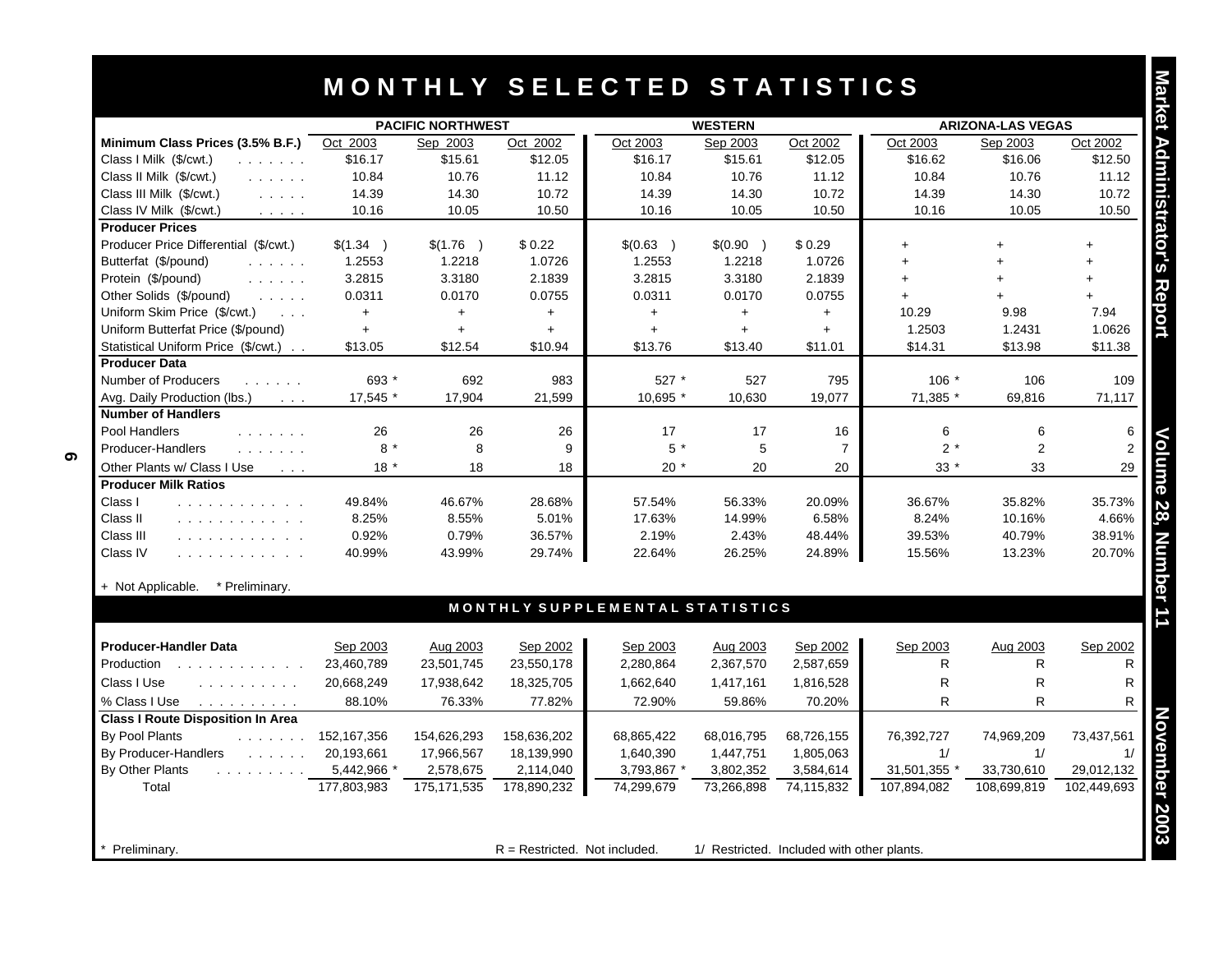| RECEIPTS, UTILIZATION AND                    |                                                                                                       | PACIFIC NORTHWEST |               |             |             | <b>WESTERN</b> |             |             | ARIZONA-LAS VEGAS |             |
|----------------------------------------------|-------------------------------------------------------------------------------------------------------|-------------------|---------------|-------------|-------------|----------------|-------------|-------------|-------------------|-------------|
| <b>CLASSIFICATION OF MILK</b>                | Oct 2003                                                                                              |                   | Sep 2003      | Oct 2002    | Oct 2003    | Sep 2003       | Oct 2002    | Oct 2003    | Sep 2003          | Oct 2002    |
|                                              |                                                                                                       |                   |               |             |             |                |             |             |                   |             |
| <b>TOTAL PRODUCER MILK</b>                   | 376,914,747                                                                                           |                   | 371,686,360   | 658,188,972 | 174,721,753 | 168,058,351    | 470,152,671 | 234,571,925 | 222,014,931       | 240,305,521 |
| RECEIPTS FROM OTHER SOURCES                  | 33,869,538                                                                                            |                   | 32,948,291    | 8,884,152   | 8,916,700   | 10,782,525     | 6,167,605   | 2,505,209   | 4,977,948         | 7,566,932   |
| OPENING INVENTORY                            | 27,564,740                                                                                            |                   | 31,330,665    | 27,468,324  | 15,001,699  | 16,974,072     | 14,596,735  | 13,801,339  | 12,463,767        | 11,745,863  |
| TOTAL TO BE ACCOUNTED FOR                    | 438,349,025                                                                                           |                   | 435,965,316   | 694,541,448 | 198,640,152 | 195,814,948    | 490,917,011 | 250,878,473 | 239,456,646       | 259,618,316 |
| UTILIZATION OF RECEIPTS                      |                                                                                                       |                   |               |             |             |                |             |             |                   |             |
| Whole milk.                                  | 30,749,553                                                                                            |                   | 27,415,263    | 29,984,841  | 13,076,394  | 12,280,080 *   | 12,721,466  | 23,576,200  | 22,596,389        | 23,052,793  |
| Flavored milk & milk drinks                  | 12,778,716                                                                                            |                   | 11,494,867    | 14,045,049  | 6,868,026   | 6,568,170 *    | 6,723,138   | 6,495,564   | 6,682,805         | 6,093,640   |
| 2% milk                                      | 71,679,193                                                                                            |                   | 65,710,377    | 72,634,879  | 29,632,426  | 27,881,102 *   | 30,347,862  | 29,327,672  | 27,711,174        | 29,219,751  |
| 1% milk                                      | 24,955,130                                                                                            |                   | 21,342,103    | 26,120,827  | 13,883,189  | 13,321,686 *   | 14,680,910  | 9,668,496   | 9,382,191         | 9,460,411   |
| Skim milk $\ldots$                           | 26,785,101                                                                                            |                   | 24,780,957    | 28,791,056  | 8,667,520   | 8,249,718 *    | 8,932,188   | 9,987,996   | 9,501,780         | 10,446,621  |
| Buttermilk                                   | 1,424,539                                                                                             |                   | 1,423,789     | 1,446,930   | 602,667     | 564,666 *      | 605,751     | 567,847     | 518,388           | 564,014     |
| CLASS I ROUTE DISP. IN AREA. . 168,372,232   |                                                                                                       |                   | 152, 167, 356 | 173,023,582 | 72,730,222  | 68,865,422 *   | 74,011,315  | 79,623,775  | 76,392,727        | 78,837,230  |
| Class I dispositions out of area             | 14,140,776                                                                                            |                   | 13,351,050    | 15,112,561  | 24,354,894  | 26,257,869 *   | 19,767,377  | 4,832,880   | 4,201,525         | 4,476,956   |
| Other Class I usage                          | 23,343,360                                                                                            |                   | 23,175,460    | 18,895,211  | 16,653,827  | 14,551,259     | 12,673,222  | 8,393,645   | 6,748,418         | 9,546,799   |
| TOTAL CLASS I USE. 205,856,368               |                                                                                                       |                   | 188,693,866   | 207,031,354 | 113,738,943 | 109,674,550    | 106,451,914 | 92,850,300  | 87,342,670        | 92,860,985  |
| TOTAL CLASS II USE                           | 44,478,868                                                                                            |                   | 40,701,749    | 37,834,530  | 36,347,692  | 32,035,551     | 33,793,352  | 19,872,916  | 23,154,013        | 12,866,707  |
| TOTAL CLASS III USE                          | 3,591,103                                                                                             |                   | 3,327,315     | 240,819,350 | 4,425,051   | 4,386,761      | 227,814,057 | 92,943,906  | 91,280,261        | 93,785,342  |
| TOTAL CLASS IV USE                           | 184,422,686                                                                                           |                   | 203,242,386   | 208,856,214 | 44,128,466  | 49,718,086     | 122,857,688 | 45,211,351  | 37,679,702        | 60,105,282  |
| TOTAL ACCOUNTED FOR                          | 438,349,025                                                                                           |                   | 435,965,316   | 694,541,448 | 198,640,152 | 195,814,948    | 490,917,011 | 250,878,473 | 239,456,646       | 259,618,316 |
|                                              |                                                                                                       |                   |               |             |             |                |             |             |                   |             |
| <b>CLASSIFICATION OF RECEIPTS</b>            |                                                                                                       |                   |               |             |             |                |             |             |                   |             |
| Producer milk:<br>Class I                    | 187,837,226<br>$\mathbf{L}$                                                                           |                   | 173,467,553   | 188,771,044 | 100,515,913 | 94,669,764     | 94,470,652  | 86,004,175  | 79,544,907        | 85,862,489  |
| Class II                                     | 31,088,918                                                                                            |                   | 31,790,774    | 33,001,359  | 30,811,780  | 25,187,554     | 30,933,999  | 19,332,876  | 22,549,233        | 11,197,949  |
| Class III                                    | 3,478,233<br>$\sim$                                                                                   |                   | 2,926,315     | 240,703,224 | 3,832,643   | 4,086,848      | 227,724,855 | 92,737,499  | 90,557,808        | 93,491,340  |
| Class IV                                     | 154,510,370                                                                                           |                   | 163,501,718   | 195,713,345 | 39,561,417  | 44,114,185     | 117,023,165 | 36,497,375  | 29,362,983        | 49,753,743  |
| Other receipts:<br>Class I                   | 18,019,142<br>$\mathbf{r}$                                                                            |                   | 15,226,313    | 18,260,310  | 13,223,030  | 15,004,786     | 11,981,262  | 16,306,548  | 17,441,715        | 19,312,795  |
| Class II                                     | 13,389,950                                                                                            |                   | 8,910,975     | 4,833,171   | 5,535,912   | 6,847,997      | 2,859,353   | 1/          | 1/                | 1/          |
| Class III                                    | 112,870<br>$\ddot{\phantom{a}}$                                                                       |                   | 401,000       | 116,126     | 592,408     | 299,913        | 89,202      | 1/          | 1/                | 1/          |
| Class IV                                     | 29,912,316                                                                                            |                   | 39,740,668    | 13,142,869  | 4,567,049   | 5,603,901      | 5,834,523   | 1/          | 1/                | 1/          |
| Avg. daily producer receipts                 | 12,158,540<br>$\mathcal{L}^{\mathcal{A}}$ , $\mathcal{L}^{\mathcal{A}}$ , $\mathcal{L}^{\mathcal{A}}$ |                   | 12,389,545    | 21,231,902  | 5,636,186   | 5,601,945      | 15,166,215  | 7,566,836   | 7,400,498         | 7,751,791   |
| Change From Previous Year                    | $-42.73%$<br>$\sim$ $\sim$                                                                            |                   | $-42.31%$     | 16.41%      | $-62.84%$   | $-68.88%$      | 58.64%      | $-2.39%$    | 2.95%             | 0.86%       |
| Avg. daily Class I use<br>and a straight and | 6,640,528                                                                                             |                   | 6,289,796     | 6,678,431   | 3,668,998   | 3,655,818      | 3,433,933   | 2,995,171   | 2,911,422         | 2,995,516   |
| Change From Previous Year                    | $-0.57%$<br>$\ddot{\phantom{1}}$                                                                      |                   | $-1.07%$      | 2.22%       | 6.85%       | 5.56%          | 5.81%       | $-0.01%$    | 3.29%             | 3.96%       |

 $\blacktriangleleft$